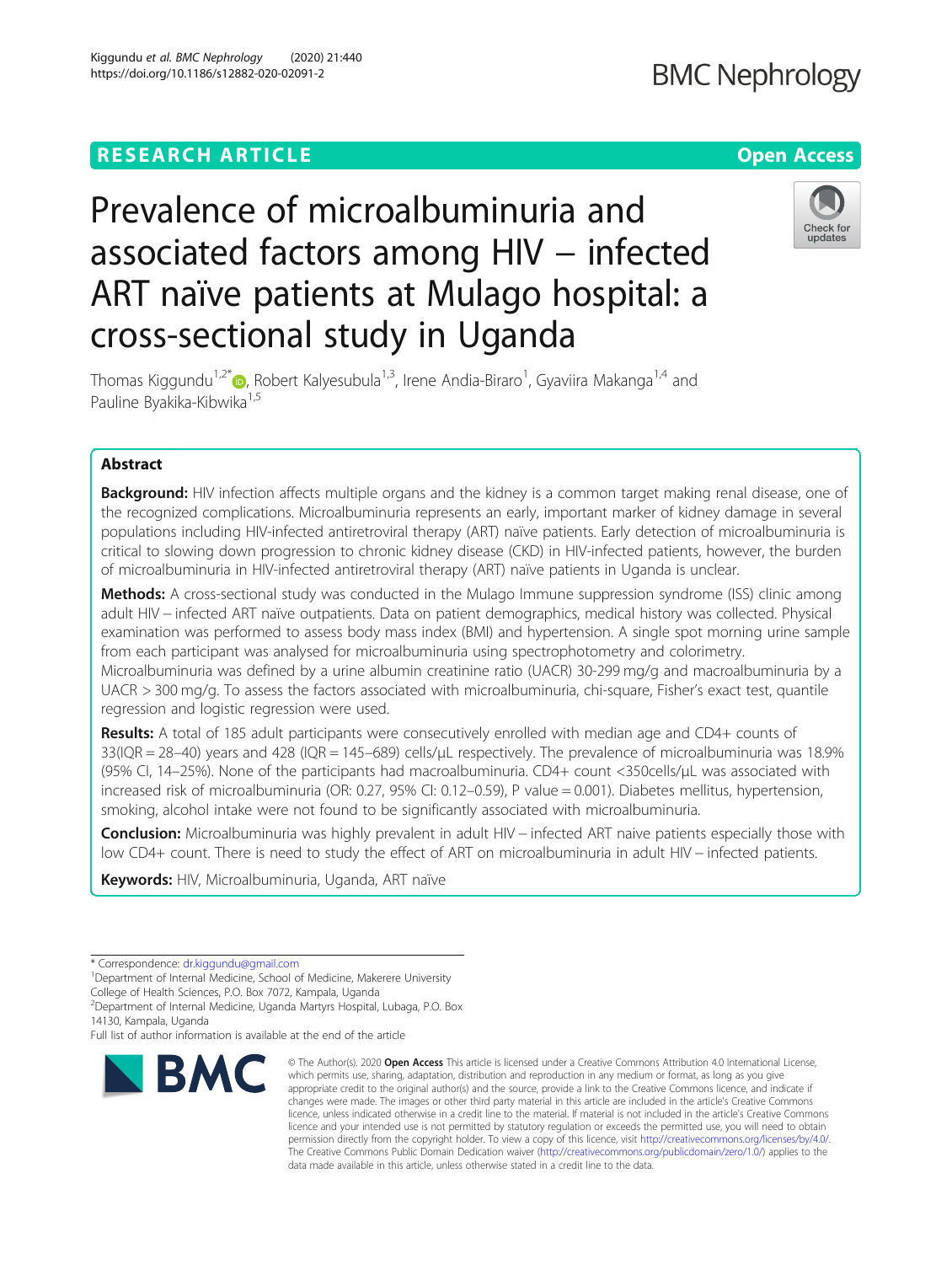#### Background

The Joint United Nations Programme on HIV and AIDS (UNAIDS) estimates that at least 40 million people living with HIV globally and 2.1 million new infections occurring annually in 2014 [\[1](#page-5-0)]. Africa bears the world's HIV burden of almost 30 million with majority (26.1 million) in Sub-Saharan Africa (SSA). In Uganda, HIV prevalence is estimated at 7.3% [\[1](#page-5-0)]. HIV infection affects multiple organs and the kidney is a common target making renal disease, one of the recognized complications [\[2](#page-5-0)–[4\]](#page-5-0).

Microalbuminuria represents an early, important marker of kidney damage and may predict the development of proteinuria, a feature of renal disease [\[5](#page-5-0)]. It is crucial, therefore, to identify microalbuminuria as soon as possible, particularly in this high risk population. The early detection is vital to slowing down progression to chronic kidney disease (CKD) among HIV-infected patients in a Ugandan setting where renal replacement therapy is not easily accessible.

The occurrence of microalbuminuria in HIV-infected antiretroviral therapy (ART) naïve patients has not been explored in Uganda. The purpose of our study was to determine the prevalence of microalbuminuria in this adult high risk population and assess any associated factors using a cross-sectional study.

#### Methods

#### Study design and setting

From March 2017 to April 2017, we conducted a crosssectional study at Mulago ISS clinic, in Kampala, Uganda, which attends to a daily average of 5 new HIV − infected ART naïve patients. Mulago ISS clinic is an outpatient HIV-clinic at Mulago National Referral Hospital in Kampala, Uganda, which is run by Makerere University Joint AIDS Program (MJAP). Sample size estimation was guided by the using Kish Lesley (1965) formula, assuming a 5% precision, 1.96 level of confidence, previous prevalence of microalbuminuria of 14% in HIV  $[6]$  $[6]$ , giving a size of 185.

#### Ethics

Ethical approval was obtained from Makerere University School of Medicine Research and Ethics Committee as well as administrative permission from Mulago ISS clinic management to conduct the study. All patients provided a written informed consent to take part in the study.

#### Participants

We consecutively enrolled adult out-patients who had a confirmed positive HIV serological test without prior ART. Research assistants stationed at Mulago ISS clinic from Monday to Friday provided information about the study and obtained informed consent prior to enrollment. We excluded patients with renal disease, hypertension, diabetes mellitus, menstruating women and pregnancy. An interviewer-administered structured questionnaire in a separate enrollment room within in the clinic was used to collect data on patient demographics, medical history. Physical examination was performed to assess body mass index (height, weight) and hypertension.

#### Data collection and outcome measures

Blood samples were obtained for complete blood count, liver function tests (Aspartate aminotransferase [AST], Alanine aminotransferase [ALT], and albumin), serum urea, serum creatinine and CD4+ count.

Single spot morning urine specimens were obtained in the morning for urine albumin to creatinine measurement, transported in a cold chain to Mulago hospital laboratory and stored at − 80°c. Urine albumin and urine creatinine were measured using the SELECTRA ProXL® chemical analyzer (ELITech group solutions, France), utilizing spectrophotometry and quantitative method of colorimetric determination of albumin. Microalbuminuria was defined by a urine albumin creatinine ratio (UACR) 30-299 mg/g and macroalbuminuria by a UACR  $> 300 \,\mathrm{mg/g}$  [[5\]](#page-5-0).

#### Statistical analysis

The objective of this research was to determine the prevalence of microalbuminuria and associated factors among HIV − infected ART naïve patients at Mulago Hospital, Kampala, Uganda. For continuous variables i.e. age and CD4+ count the median and interquartile range were used to summarize the variables since these were not normally distributed. Categorical variables were summarized using frequencies and proportions. The chisquare and Fisher's exact test were used to assess the association between the categorical variables and outcome. Conversely, quantile regression was used to assess the association between the categorical variables and outcome i.e. microalbuminuria. Variables that were found to have an association with the outcome were then considered for the subsequent logistic regression analysis except for age and sex. Univariate logistic regression was used to estimate the effect of each explanatory variable on microalbuminuria. Crudes odds ratios were then obtained and reported. Multivariate logistic regression models were fitted to estimate the effect of the covariates on the outcome (microalbuminuria) adjusting for each other and for potential confounders, i.e. age, sex, CD4+ count and BMI categorized. Each of the explanatory variables was added one at a time and those that were found to be independently associated with the outcome were then left in the model. For the variables that were not independently associated with the outcome were then added back in the model to assess whether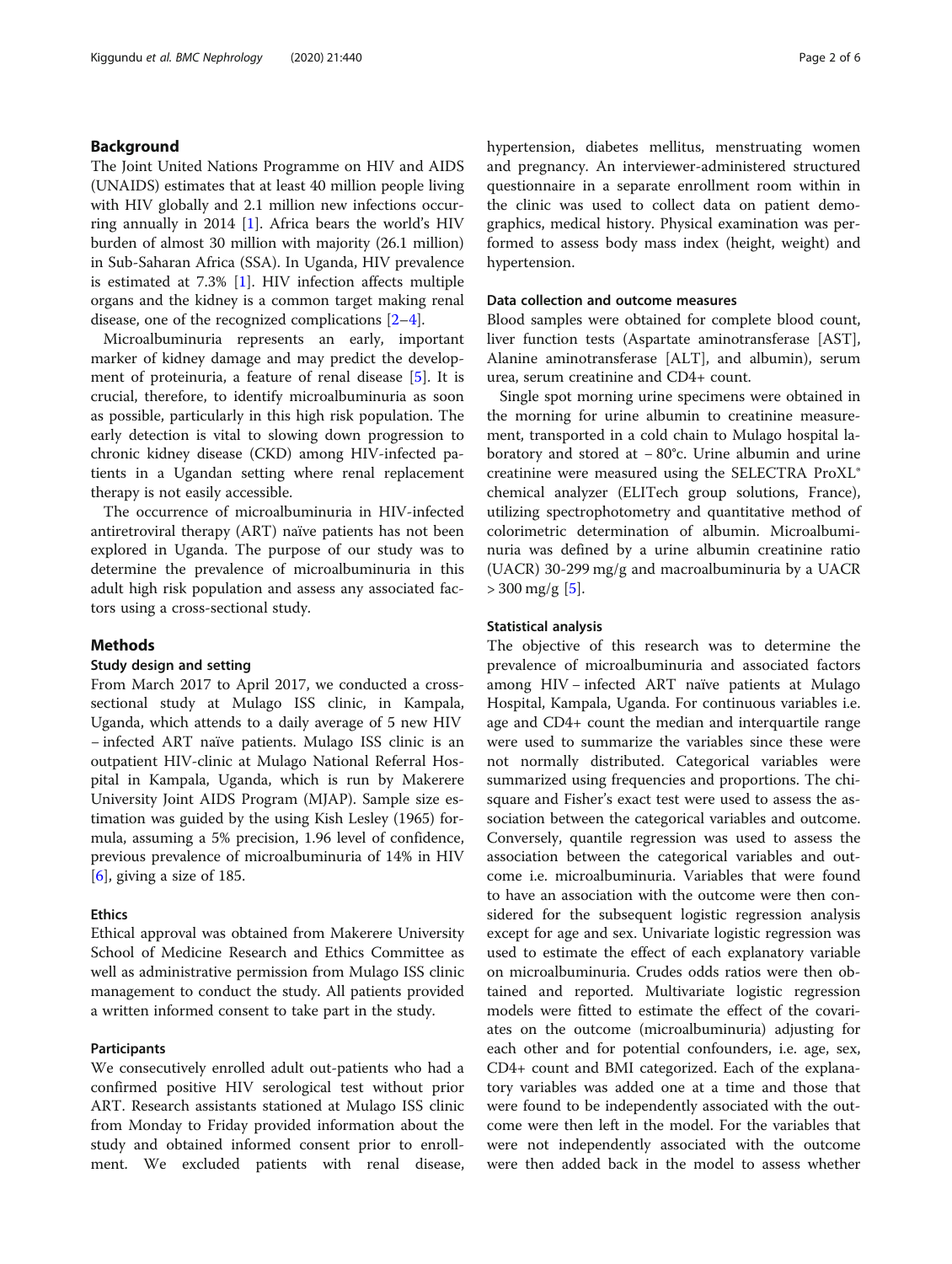there was an association between these variables and the outcome in the presence of other variables. A final model including age, sex and CD4+ count was then fitted. The Hosmer-Lemeshow test was then used to test for goodness of fit of the final model and the P-value (0.437) showed no evidence to reject the null hypothesis that the fitted model was correctly specified. For this particular test 20 groups were specified, and explored observed versus expected values. After fitting the final model, adjusted ORs and 95% CIs were obtained and reported. All tests were done at 5% level of significance and analysis was done using Stata version 15.

#### Results

#### Characteristics of participants

A total of 185 participants were enrolled in the study. For these participants, the median age and CD4+ counts were  $33(1QR = 28-40)$  years and  $428(1QR = 145-689)$ cells/μL respectively. 63.8% of them were female and 91.9% were employed in the informal sector. 6.5, 51.3, and 61.1% of the participants were smokers, had a history of alcohol consumption, and had normal weight respectively.

The prevalence of microalbuminuria among these participants was 18.9% (95% CI: 14–25%). None of the participants had macroalbuminuria. Most (60%) of participants with microalbuminuria were also single and had primary education attained as their highest level of education. Most of these participants, 68.8%, had a  $CD4 + count of < 350$  cells/ $\mu$ L. (Table [1](#page-3-0)).

Majority of participants were Christians, not on any on any concomitant medications, did not have hypertension or diabetes mellitus (79.5, 78.4, 9.2, and 18.9% respectively). There were no statistically significant differences in the mean urea and creatinine among participants with normal UACR and microalbuminuria {2.5 (0.5) mmol/L and 59.1 (16.0) μmol/L versus 2.8 (1.1) and 62.3 (28.4)} (p value 0.3 and 0.08) respectively.

#### Factors associated with microalbuminuria

From the multivariate model: There was solid evidence  $(P = 0.001)$  of an association between CD4+ count and microalbuminuria after adjusting for sex and age in the model. Participants with CD4+ count greater than or equal to 350 cells/μL had lower odds of having this condition as compared to those with CD4+ count less than 350 cells/μL. (OR:0.27, 95% CI: 0.12–0.59). Also, there was some evidence of an association between sex and microalbuminuria. Females had higher odds of developing this condition as opposed to male participants. (OR: 2.61, 95% CI: 1.03–6.61). There was no association ( $P =$ 0.292) between age and microalbuminuria after adjusting for sex and CD4+ count in the model Table [2.](#page-4-0)

#### **Discussion**

The prevalence of microalbuminuria in HIV − infected ART naïve patients in this study was 18.9% and was associated with low CD4+ count. Microalbuminuria has been shown to be one of the early markers for renal injury and an important predictor for both morbidity and mortality in HIV – infected patients [[5](#page-5-0), [7\]](#page-5-0). This study has provided the prevalence of microalbuminuria and its associated factors which had not been well established among ART naïve adult patients in Uganda.

This study looked at HIV − infected ART naïve patients attending the Mulago ISS clinic and the prevalence of microalbuminuria reported was different from most of the studies conducted in recent times [\[5,](#page-5-0) [6](#page-5-0), [8](#page-5-0)–[14](#page-5-0)]. It was challenging to compare this study with those conducted earlier due to several factors which include differing study participants and sample sizes, in addition to varying assay techniques and methodologies.

The most recent and similar study done in Tanzania [[14\]](#page-5-0) found prevalence at 20.4% which is close to that demonstrated by our study (18.9%) though it assessed HIV – infected children. However, a study from South Africa [[8\]](#page-5-0) found the prevalence of microalbuminuria at 24.0%. They included in-patients, who are known to be at higher risk of microalbuminuria due to advanced HIV [[15\]](#page-5-0) compared to ambulatory patients and this could explain the higher prevalence. Another study [\[13\]](#page-5-0) demonstrated that advanced HIV disease was significantly associated with microalbuminuria. They found a higher prevalence of microalbuminuria at 28.8% but included participants on ART. In the same study, they demonstrated that recent ART was associated with microalbuminuria. This too was demonstrated in USA [\[6](#page-5-0)] that patients who were recently ritonavir were more likely to have microalbuminuria compared to those who were not on ritonavir (19.8 vs.7.4%).

The only study done in Africa that looked at participants with similar characteristics (adult HIV ART naïve patients attending an outpatient clinic) was in Tanzania [[10\]](#page-5-0) demonstrated the higher prevalence of microalbuminuria at 70.2%. In this study, they used dipsticks and the patients had relatively lower mean CD4+ count compared to our study (200 versus 466 cells/ $\mu$ L).

Notably, there were two studies in adults that demonstrated lower prevalence 8.9% [[12\]](#page-5-0) in Democratic Republic of Congo(DRC) and 14% [[6\]](#page-5-0) in USA having included both ART experienced and ART naïve patients. Other studies that have found lower prevalence (less than 19% in our study) were conducted among HIV − infected Nigerian children reported prevalence of microalbuminuria of 11.1 and 12%  $[9, 11]$  $[9, 11]$  $[9, 11]$  $[9, 11]$ . Overall, the differences in screening methodologies and the clinical characteristics of study participants probably explain the varied results among studies in relation to our study.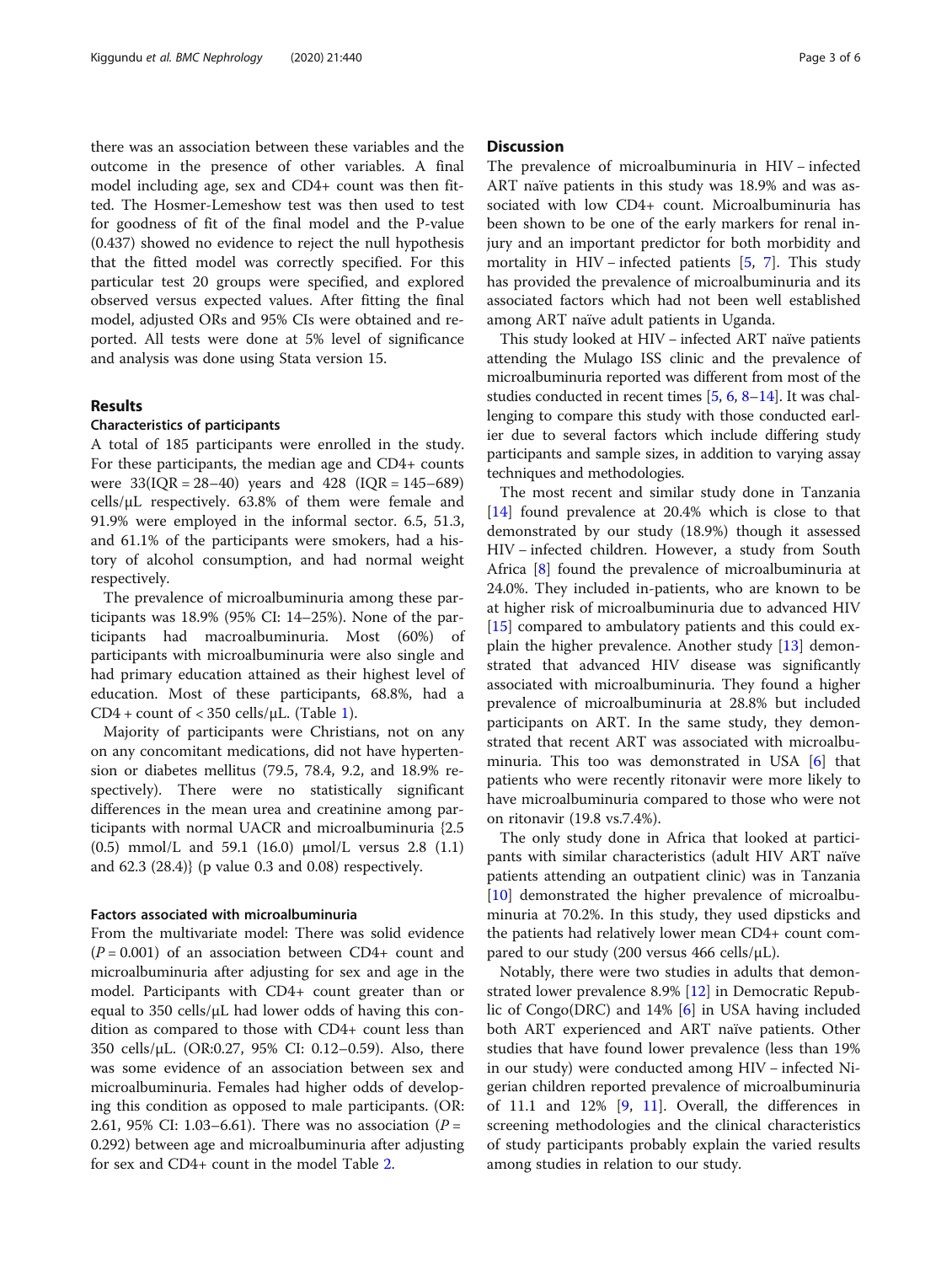#### <span id="page-3-0"></span>**Table 1** Baseline demographic and clinical characteristics of study participants ( $N = 185$ )

| Variable                           | <b>Normal UACR</b> | Microalbuminuria | <b>Total</b>  | P-value  |
|------------------------------------|--------------------|------------------|---------------|----------|
| Age in years, median(IQR)          | 33 (28-40)         | $34(26 - 40)$    | 33 (28-40)    | 0.658    |
| CD4+ count (cells/µL), median(IQR) | 460 (215-731)      | 215 (84-539)     | 428 (145-689) | 0.007    |
| Sex                                |                    |                  |               |          |
| Male                               | 59 (39.3)          | 8 (22.9)         | 67 (36.2)     |          |
| Female                             | 91 (60.7)          | 27(77.1)         | 118 (63.8)    | $0.080*$ |
| Occupation                         |                    |                  |               |          |
| Informal                           | 137 (91.3)         | 33 (94.3)        | 170 (91.9)    |          |
| Formal                             | 13 (8.7)           | 2(5.7)           | 15(8.1)       | $0.740*$ |
| Highest level of education         |                    |                  |               |          |
| None                               | 14(9.3)            | (0.0)            | 14(7.6)       |          |
| Primary                            | 70 (46.7)          | 21(60.0)         | 91 (49.2)     |          |
| Secondary                          | 49 (32.7)          | 13 (37.1)        | 62 (33.5)     |          |
| Tertiary                           | 17(11.3)           | 1(2.9)           | 18(9.7)       | $0.079*$ |
| <b>Marital Status</b>              |                    |                  |               |          |
| Married                            | 58 (38.7)          | 10 (28.8)        | 68 (36.8)     |          |
| Single                             | 77 (51.3)          | 21 (60.0)        | 98 (53.0)     |          |
| Widowed                            | 6(4.0)             | (0.0)            | 6(3.2)        |          |
| Others                             | 9(6.0)             | 4(11.4)          | 13(7.0)       | $0.327*$ |
| History of Alcohol consumption     |                    |                  |               |          |
| Yes                                | 76 (50.7)          | 19 (54.3)        | 95 (51.3)     |          |
| <b>No</b>                          | 74 (49.3)          | 16 (45.7)        | 90 (48.7)     | 0.700    |
| History of smoking                 |                    |                  |               |          |
| Yes                                | 9(6.0)             | 3(8.6)           | 12(6.5)       |          |
| No                                 | 141 (94.0)         | 32 (91.4)        | 173 (93.5)    | $0.701*$ |
| BMI in Kg/m <sup>2</sup>           |                    |                  |               |          |
| Underweight                        | 12(8.0)            | 9(25.7)          | 21 (11.4)     |          |
| Normal                             | 93 (62.0)          | 20 (57.1)        | 113(61.1)     |          |
| Overweight                         | 26 (17.3)          | 5(14.3)          | 31 (16.8)     |          |
| Obese                              | 19 (12.7)          | 1(2.9)           | 20 (10.8)     | $0.020*$ |

P-value\*: fishers exact p-value

#### Factors associated with microalbuminuria

We found that low CD4+ count  $(\langle 350 \text{cells/}\mu L \rangle)$  was independently associated with microalbuminuria. Several studies have shown microalbuminuria being associated with reducing CD4 + counts. Our study looked at CD4+ count as continuous variable with microalbuminuria being associated with lower mean CD4+ count compared to normal UACR (320 versus 500cells/μL). A prospective cohort study [\[6](#page-5-0)] demonstrated that those with microalbuminuria were more likely to have a CD4 count < 200 cells/μL. In our study, when CD4 + count was analysed as a categorical variable, those with microalbuminuria were more likely to have  $CD4 + count < 350$  cells/ $\mu$ L even after adjusting for age and sex. The scientific explanation for the relationship between microalbuminuria and low CD4 + counts has not been fully explained. It is, however, likely that our study participants who had low CD4 + counts did have more advanced disease and likely to have had early or even overt HIVAN.

The relationship between microalbuminuria and underweight has not been established among adult HIV − infected patients. In our study, microalbuminuria was associated with being underweight, a finding that was evident in other populations [[13,](#page-5-0) [16,](#page-5-0) [17\]](#page-5-0). However, our study may not have been powered enough to ascertain these relationships.

#### Limitations

Although our study did not find significant association between other factors such as hypertension, diabetes mellitus age, sex, alcohol use and smoking with microalbuminuria, we did not assess the association between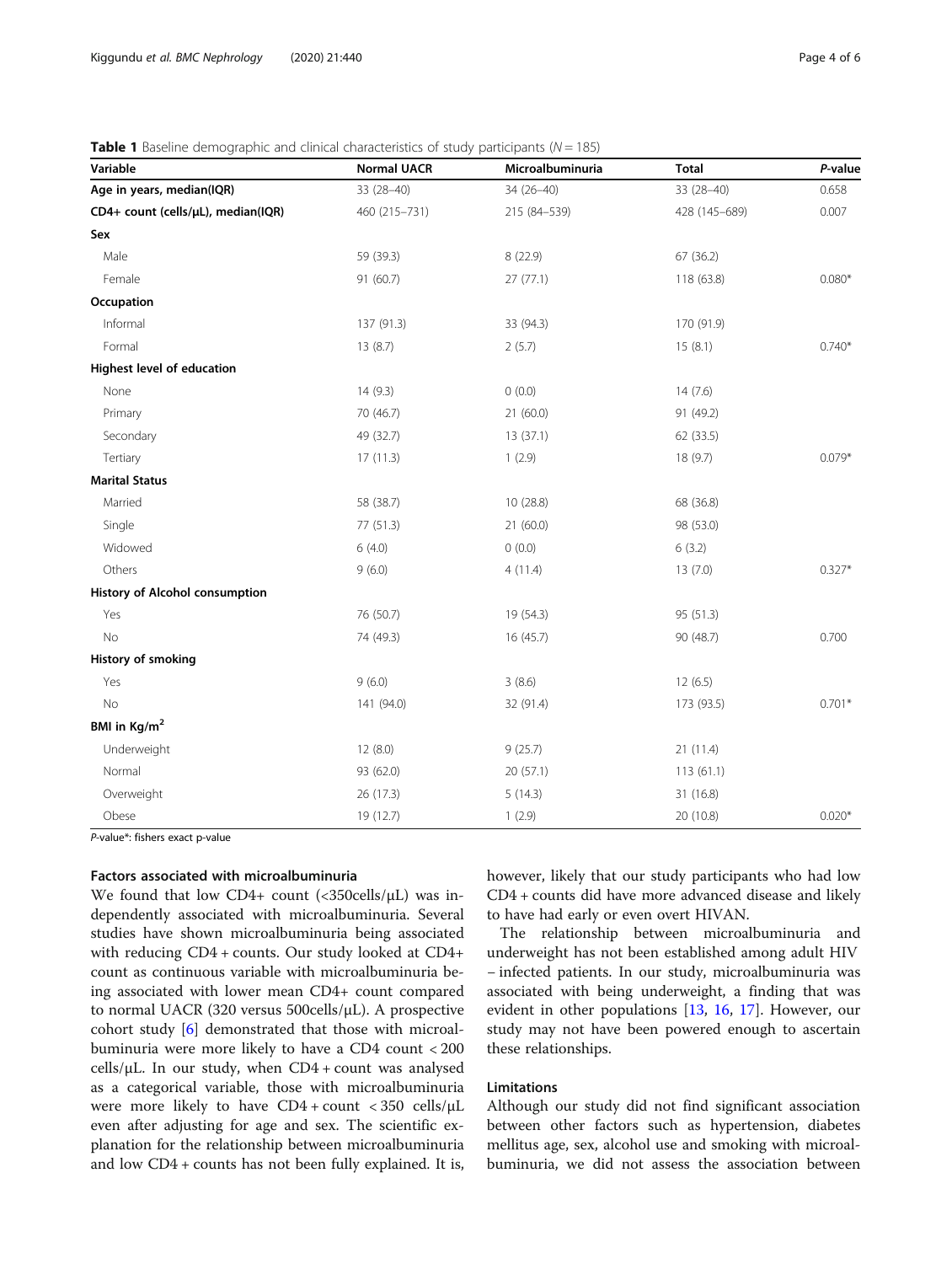| Variable                       | Univariate model |               |         | Multivariate model |               |         |
|--------------------------------|------------------|---------------|---------|--------------------|---------------|---------|
|                                | Crude OR         | 95% CI        | P-value | <b>Adjusted OR</b> | 95% CI        | P-value |
| Age in years                   | 1.01             | $0.97 - 1.06$ | 0.503   | 1.02               | $0.98 - 1.07$ | 0.292   |
| Gender                         |                  |               |         |                    |               |         |
| Male                           | ref              | ref           |         | Ref                | ref           |         |
| Female                         | 2.18             | $0.93 - 5.14$ | 0.072   | 2.61               | $1.03 - 6.61$ | 0.043   |
| CD4+ count (cells/µL)          |                  |               |         |                    |               |         |
| < 350                          | ref              | ref           |         | ref                | ref           |         |
| $\geq$ 350                     | 0.27             | $0.12 - 0.58$ | 0.001   | 0.27               | $0.12 - 0.59$ | 0.001   |
| Grouped BMI, kg/m <sup>2</sup> |                  |               |         |                    |               |         |
| Normal                         | ref              | ref           |         |                    |               |         |
| Underweight $(< 18.5)$         | 3.49             | 1.30-9.39     |         |                    |               |         |
| Overweight (25-30)             | 0.89             | $0.31 - 2.61$ |         |                    |               |         |
| Obese $(30+)$                  | 0.24             | $0.03 - 1.94$ | 0.027   |                    |               |         |

#### <span id="page-4-0"></span>Table 2 Factors associated with microalbuminuria

OR Odds Ratio, 95% CI 95% Confidence Interval, BMI Body Mass Index. Adjusted model: Adjusted for age, sex, and CD4+ count (cells/μL)

microalbuminuria and viraemia due to financial constraints yet it has been cited as a predictor of microalbuminuria [[5\]](#page-5-0). Hypertension was defined by two blood pressure readings of a systolic ≥140 mmHg and diastolic ≥90 mmHg taken 30 min apart. This was not the best method but the most feasible for an out-patient clinic.

#### Conclusion

The prevalence of microalbuminuria in HIV – infected ART naïve patients was 18.9% and the associated low CD4+ count. This study has enlightened the magnitude of the earliest form of renal dysfunction in HIV − infected ART naïve patients and therefore screening for microalbuminuria should be advocated for before ART initiation.

#### Recommendations

HIV − infected patients with CD4+ count < 350 cells/μL may need to be screened for microalbuminuria before ART initiation.

There is need for further assessment of the relationship between underweight and microalbuminuria in a larger study.

There is need for further assessment of the progression of microalbuminuria in HIV patients after initiation of ART.

#### Supplementary information

Supplementary information accompanies this paper at [https://doi.org/10.](https://doi.org/10.1186/s12882-020-02091-2) [1186/s12882-020-02091-2](https://doi.org/10.1186/s12882-020-02091-2).

Additional file 1. Questionnaire.

Additional file 2. Informed consent form.

#### Abbreviations

ALT: Alanine aminotransferase; AST: Aspartate aminotransferase; ART: Antiretroviral therapy; BMI: Body mass index; CD: Cluster of differentiation; DRC: Democratic Republic of Congo; HIV: Human immunodeficiency virus; ISS: Immune suppression syndrome; MJAP: Makerere University Joint AIDS Program; UACR: Urine albumin creatinine ratio; UNAIDS: The Joint United Nations Programme on HIV and AIDS; USA: United States of America

#### Acknowledgements

The authors greatly appreciate all the staff and study participants at Mulago ISS clinic for their dedication and participation in the study; Professor Magid Kagimu, director of postgraduate programme, department of Internal Medicine, College of Health Sciences, Makerere university; Professor Ponsiano Ocama, College of Health Sciences Makerere University; the research assistants (Dr. Dorothy Gingo, Mr. Archpaul Musinguzi, Ms. Teopista Adiru); the biostatistician, Mr. Isaac Sekitoleko; postgraduate students Master of Medicine Internal Medicine (2014-2017) College of Health Sciences Makerere University.

#### Authors' contributions

TK conceived and designed the study, contributed to data, statistical analysis and manuscript preparation. PBK, RK, IAB, GM contributed to interpretation of results and writing of the manuscript and all approved the final draft. All authors read and approved the final manuscript.

#### Funding

This research was conducted with support from the Rainer Arnold Senior House Officer's teaching support (RASHOTS).

#### Availability of data and materials

All the data supporting the findings is submitted with the manuscript.

#### Ethics approval and consent to participate

Ethical approval was obtained from Makerere University School of Medicine Research and Ethics Committee. All study participants provided written informed consent prior to study procedures.

#### Consent for publication

Not applicable.

#### Competing interests

The authors declare that they have no competing interests.

#### Author details

<sup>1</sup>Department of Internal Medicine, School of Medicine, Makerere University College of Health Sciences, P.O. Box 7072, Kampala, Uganda. <sup>2</sup>Department of Internal Medicine, Uganda Martyrs Hospital, Lubaga, P.O. Box 14130, Kampala, Uganda. <sup>3</sup>Department of Physiology, School of Medicine, Makerere